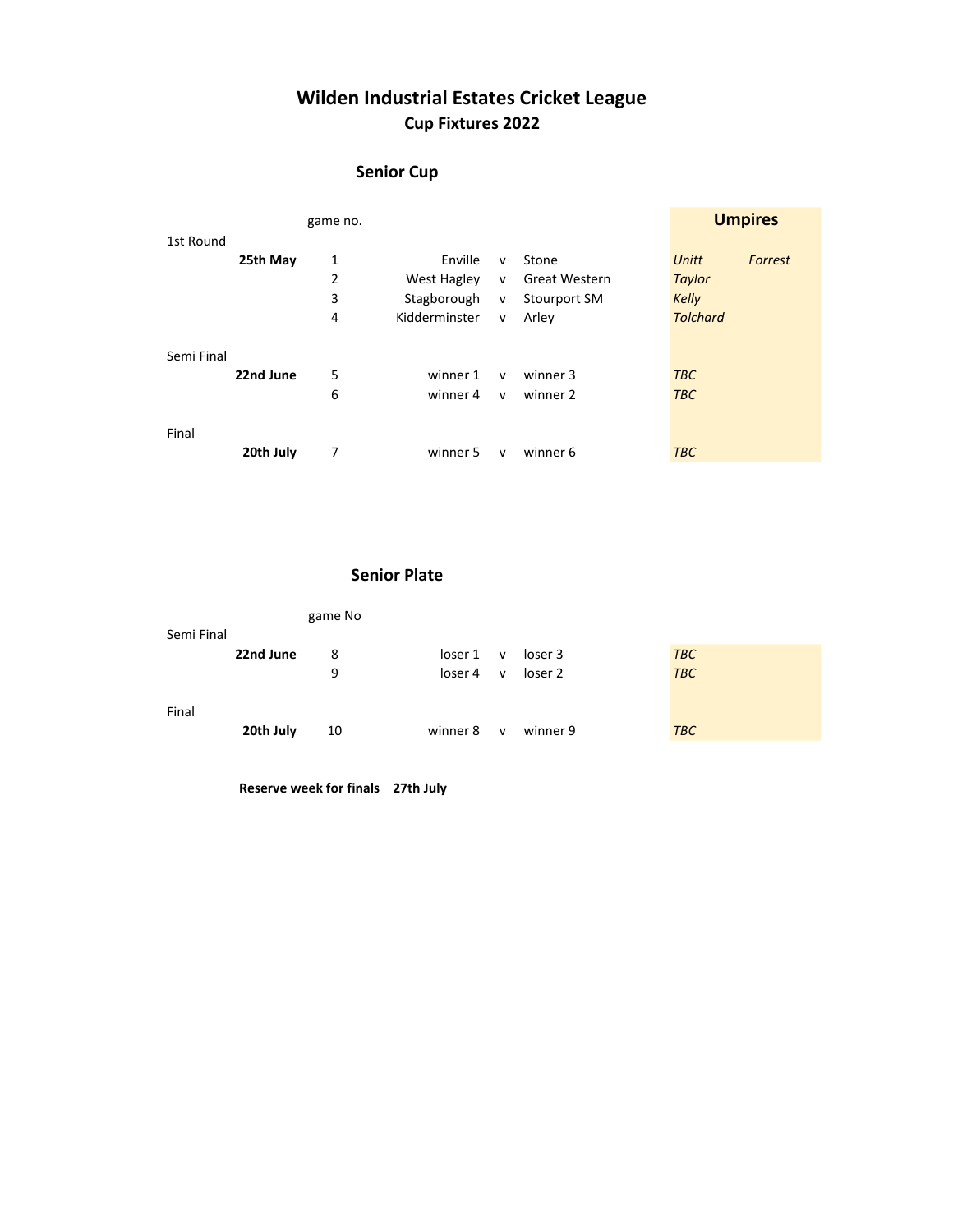## Junior Cup

|            |           | game no. |                |              |                       |                |
|------------|-----------|----------|----------------|--------------|-----------------------|----------------|
| 1st Round  |           |          |                |              |                       |                |
|            | 25th May  | 1        | Gas            | $\mathsf{v}$ | Quatt                 | <b>Barratt</b> |
|            |           | 2        | Cookley        | $\mathsf{v}$ | Alveley               | <b>Wilks</b>   |
|            |           | 3        | Watermill      | $\mathsf{v}$ | Oldswinford           | <b>Burkes</b>  |
|            |           | 4        | Horn & Trumpet | $\mathsf{v}$ | <b>Wyre Foresters</b> | Allen          |
|            |           |          |                |              |                       |                |
| Semi Final |           |          |                |              |                       |                |
|            | 22nd June | 5        | winner 1       | $\mathsf{v}$ | winner 3              | <b>TBC</b>     |
|            |           | 6        | winner 4       | $\mathsf{v}$ | winner 2              | <b>TBC</b>     |
|            |           |          |                |              |                       |                |
| Final      |           |          |                |              |                       |                |
|            | 20th July | 7        | winner 5       | $\mathsf{v}$ | winner 6              | <b>TBC</b>     |
|            |           |          |                |              |                       |                |

#### Junior Plate

|            |           | game No |          |              |          |            |
|------------|-----------|---------|----------|--------------|----------|------------|
| Semi Final |           |         |          |              |          |            |
|            | 22nd June | 8       | loser 1  | $\mathsf{v}$ | loser 3  | <b>TBC</b> |
|            |           | 9       | loser 4  | $\mathsf{v}$ | loser 2  | <b>TBC</b> |
| Final      |           |         |          |              |          |            |
|            | 20th July | 10      | winner 8 | $\mathsf{V}$ | winner 9 | <b>TBC</b> |

Reserve week for finals 27th July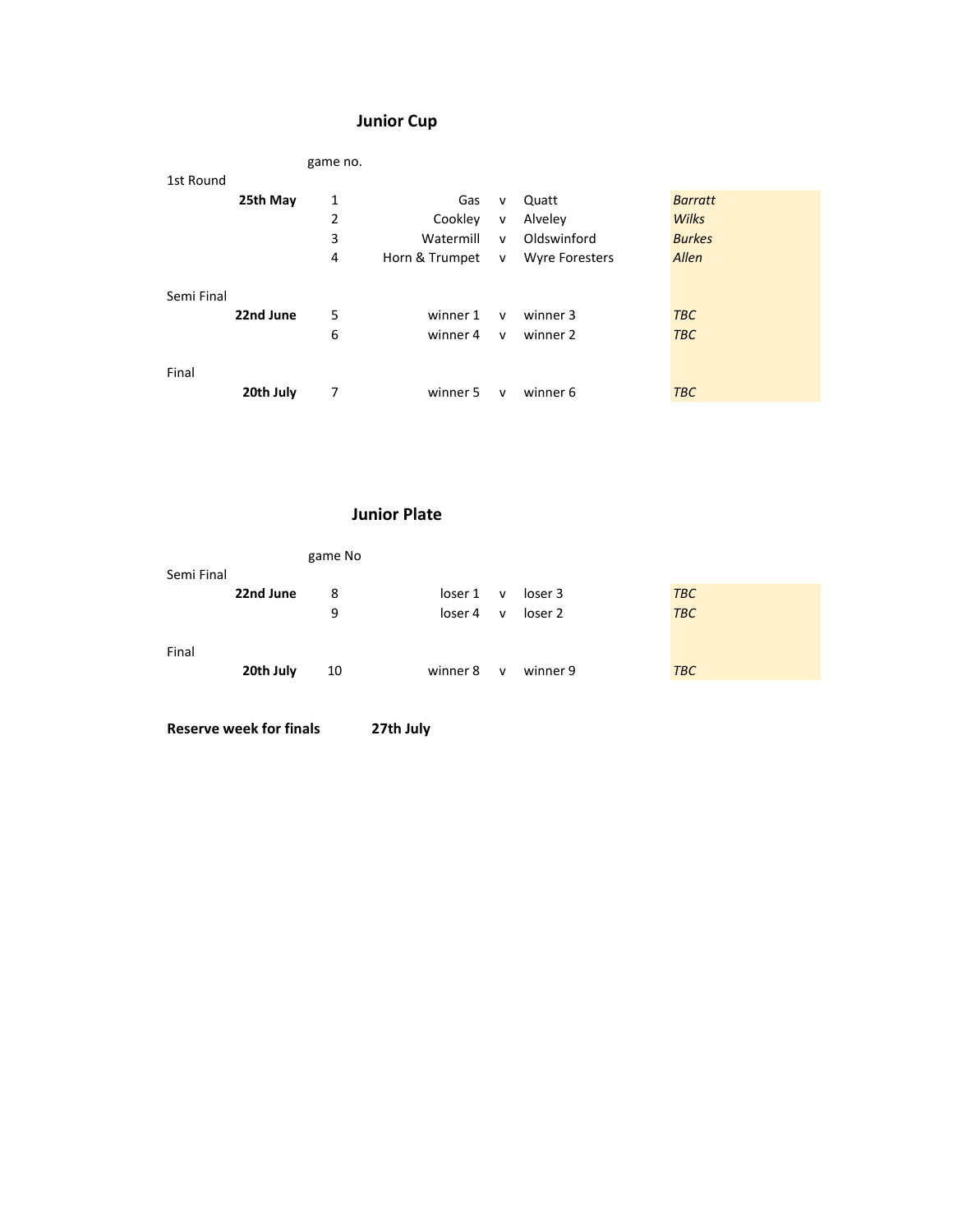## Audrey Burley Cup

|            |          | game no. |               |              |                         |                                |  |
|------------|----------|----------|---------------|--------------|-------------------------|--------------------------------|--|
| 1st Round  |          |          |               |              |                         |                                |  |
|            | 3rd Aug  | 1        | Enville       | v            | Stourport SM            | Unitt                          |  |
|            |          | 2        | Great Western | $\mathsf{v}$ | <b>Worcester Police</b> | Wilks                          |  |
|            |          | 3        | Kidderminster | $\mathsf{v}$ | <b>BCH Gladiators</b>   | <b>Tolchard</b><br><b>Neal</b> |  |
|            |          | 4        | Stone         | $\mathsf{v}$ | West Hagley             | Kidd<br><b>Burkes</b>          |  |
|            |          |          |               |              |                         |                                |  |
| Semi Final |          |          |               |              |                         |                                |  |
|            | 10th Aug | 5        | winner 1      | $\mathsf{v}$ | winner 3                | <b>TBC</b>                     |  |
|            |          | 6        | winner 4      | $\mathsf{v}$ | winner 2                | <b>TBC</b>                     |  |
|            |          |          |               |              |                         |                                |  |
| Final      |          |          |               |              |                         |                                |  |
|            | 17th Aug | 7        | winner 5      | $\mathsf{v}$ | winner 6                | <b>TBC</b>                     |  |

## Audrey Burley Plate

| Semi Final |          |    |                     |              |                                     |     |
|------------|----------|----|---------------------|--------------|-------------------------------------|-----|
|            | 10th Aug | 8  |                     |              | $\text{Ioser 1}$ v $\text{Ioser 3}$ | ТВС |
|            |          | 9  | loser 4             | $\mathsf{v}$ | loser 2                             | TBC |
| Final      | 17th Aug | 10 | winner 8 v winner 9 |              |                                     | ТВС |
|            |          |    |                     |              |                                     |     |

Reserve date for Finals 24th August